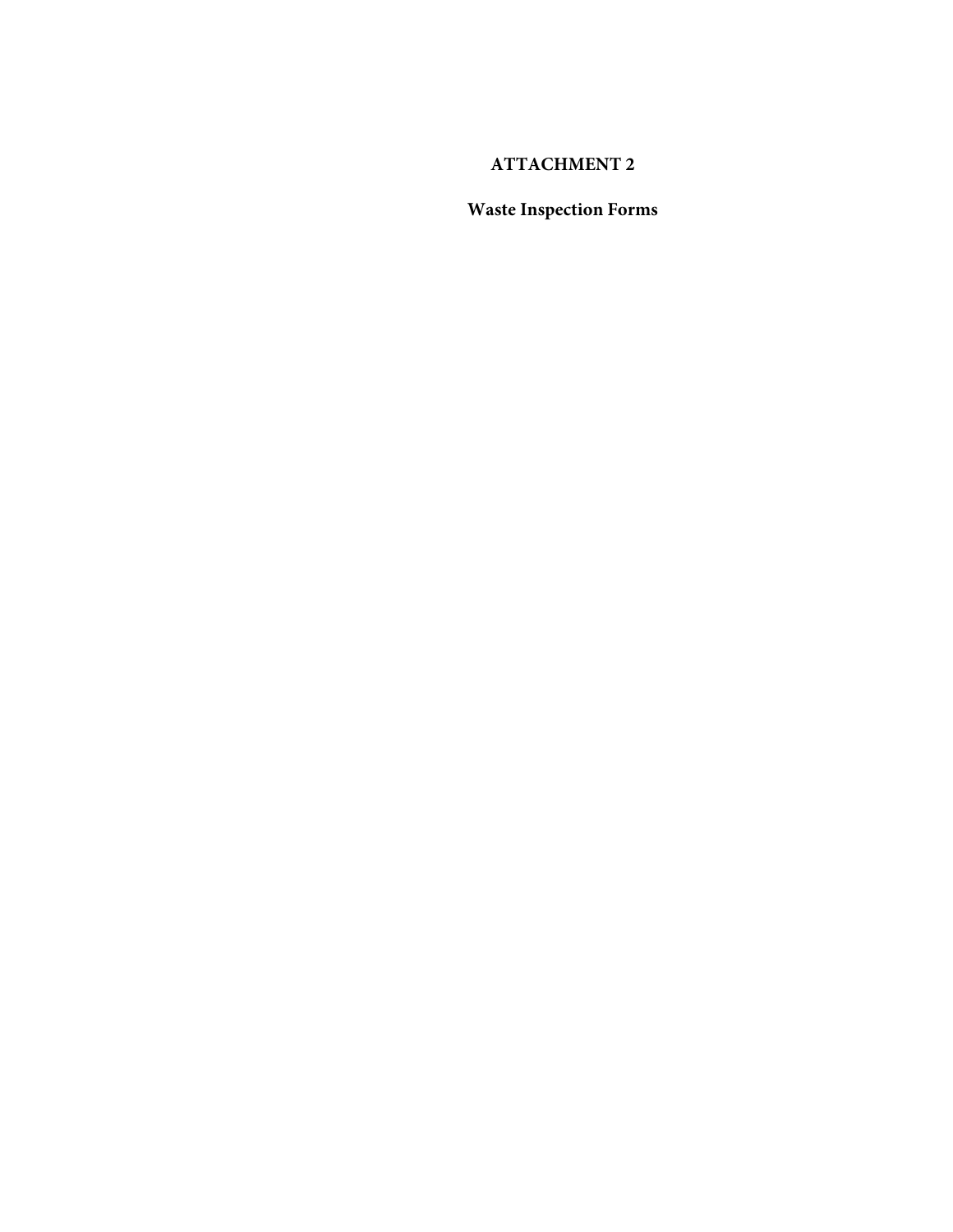## WASATCH REGIONAL LANDFILL

### DAILY LOAD INSPECTION FORM

| Date: the contract of the contract of the contract of the contract of the contract of the contract of the contract of the contract of the contract of the contract of the contract of the contract of the contract of the cont                                                                                 | Time: ___________ |  |
|----------------------------------------------------------------------------------------------------------------------------------------------------------------------------------------------------------------------------------------------------------------------------------------------------------------|-------------------|--|
| <b>Hauler Information:</b>                                                                                                                                                                                                                                                                                     |                   |  |
|                                                                                                                                                                                                                                                                                                                |                   |  |
| Driver's Name:                                                                                                                                                                                                                                                                                                 |                   |  |
| <b>Truck Number:</b><br><u> 1989 - Johann Barbara, martin amerikan basar dan basa dan basa dan basa dalam basa dalam basa dalam basa dala</u>                                                                                                                                                                  |                   |  |
| Plate Number:<br><u> 1989 - Johann Barbara, martxa alemaniar a</u>                                                                                                                                                                                                                                             |                   |  |
| <b>Waste Source:</b>                                                                                                                                                                                                                                                                                           |                   |  |
|                                                                                                                                                                                                                                                                                                                |                   |  |
| <b>Physical Inspection of the Load:</b>                                                                                                                                                                                                                                                                        |                   |  |
| The inspector must check the following:                                                                                                                                                                                                                                                                        |                   |  |
| The load was discharged within a separate area of the facility and<br>unloading of the entire load's contents was observed.                                                                                                                                                                                    |                   |  |
| There is no evidence of regulated hazardous wastes (i.e., drums<br>containing hazardous waste labels, PCB wastes, sludges,<br>other industrial process wastes) or evidence of other<br>unacceptable materials (i.e., asbestos).                                                                                |                   |  |
| There was no evidence of potentially infectious medical waste<br>(i.e., red bagged material, syringes, etc.).                                                                                                                                                                                                  |                   |  |
| <b>Note:</b> If it is discovered that there is evidence of unacceptable waste materials within the<br>load, such information must be provided in detail on the reverse side, and the site<br>manager must be notified. All action taken to address the situation must also be<br>reported on the reverse side. |                   |  |

 $\_$ 

Field Inspector's Name Signature